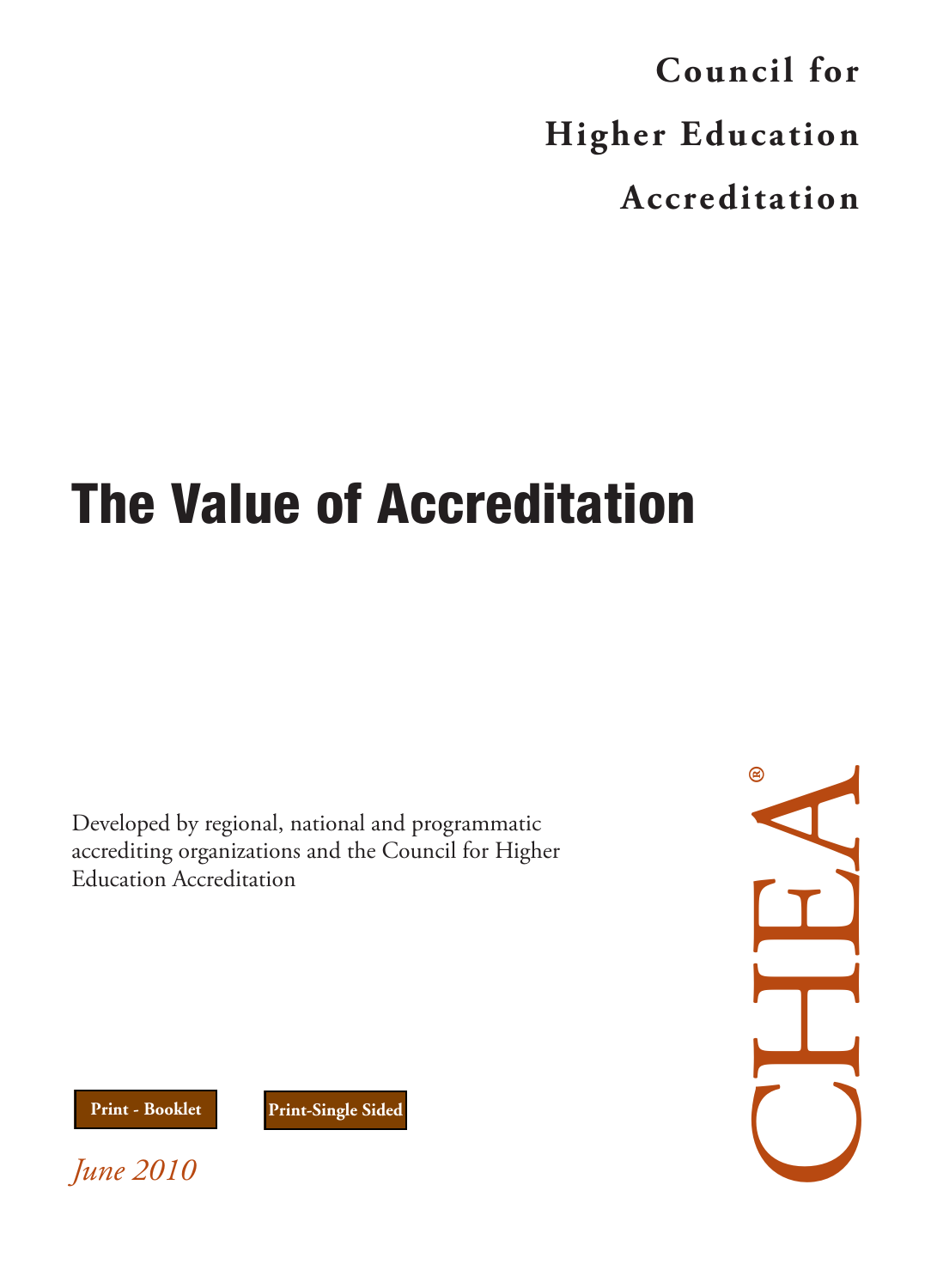**Developed by regional, national and programmatic accrediting organizations and the Council for Higher Education Accreditation, including:**

#### **Barbara Brittingham**

President / Director of the Commission New England Association of Colleges and Schools

#### **Mary Jane Harris**

Director, Department of Accreditation American Physical Therapy Association

#### **Michael Lambert** Executive Director

Distance Education and Training Council

**Frank Murray** President Teacher Education Accreditation Council

#### **George Peterson**

Executive Director Emeritus ABET, Inc.

#### **Jerry Trapnell**

Executive Vice President and Chief Accreditation Officer The Association to Advance Collegiate Schools of Business

**Peter Vlasses** Executive Director Accreditation Council for Pharmacy Education

#### **Belle Wheelan**

President Southern Association of Colleges and Schools

#### **Ralph Wolff**

President and Executive Director Western Association of Schools and Colleges Accrediting Commission for Senior Colleges and Universities

#### **Susan Zlotlow**

Director, Commission on Accreditation American Psychological Association

#### **Judith Eaton**

President Council for Higher Education Accreditation

© Copyright 2010 Council for Higher Education Accreditation. All rights reserved. No part of this publication may be reproduced or transmitted in any form or by any means, electronic or mechanical, including photocopying, recording or by any information storage and retrieval system, without permission in writing from the publisher.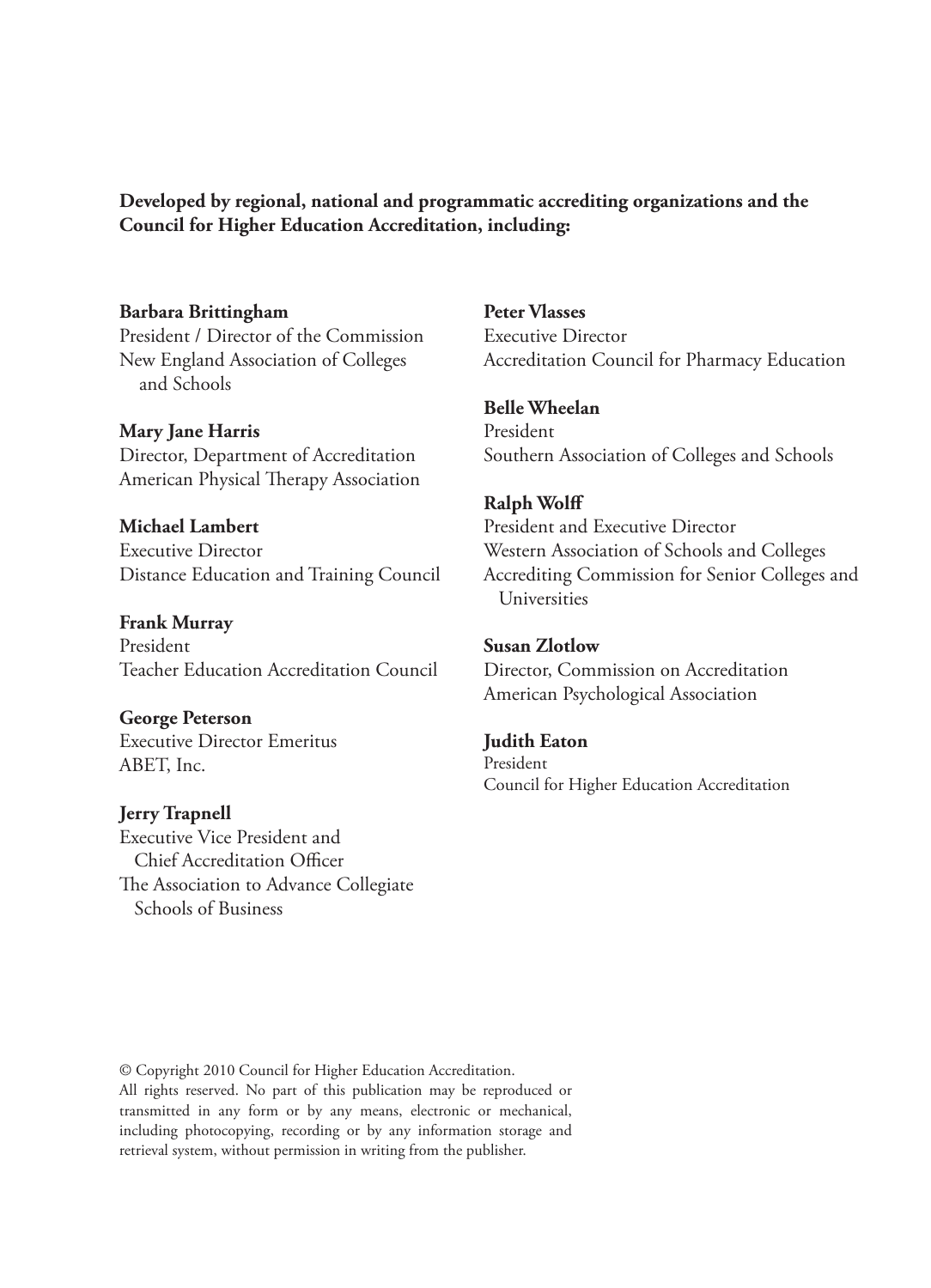## The Value of Accreditation

A ccreditation in the United States is a means to assure and improve higher<br>
education quality, assisting institutions and programs using a set of standard<br>
daughard by neare An institution or necessary that has aussessful education quality, assisting institutions and programs using a set of standards developed by peers. An institution or program that has successfully completed an accreditation review has in place the needed instructional, student support and other services to assist students to achieve their educational goals. Accreditation has helped to provide the conditions necessary for the United States to develop diverse, flexible, robust and often admired higher education.

#### *ACCREDITATION: A PROCESS AND A STATUS*

Accreditation is both a process and a status. It is the process of revie wing colleges, universities, institutions and programs to judge their educational quality – how well they serve students and society. The result of the process, if successful, is the award of "accredited status."

Accreditation is carried out through nongovernmental organizations created in whole or in part by the higher education community. Some accrediting organizations review colleges and universities. Others review specific programs, e.g., law, medicine, engineering. In a number of fields, especially the health professions, graduation from an accredited program is a requirement for receiving a license to practice. At present, 80 recognized organizations accredit more than 7,000 institutions and 19,000 programs serving more than 24 million students.\*

All accrediting organizations create and use specific standards both to assure that institutions and programs meet threshold expectations of quality and to assure that they improve over time. These standards address key areas such as faculty, student support services, finance and facilities, curricula and student learning outcomes.

All accrediting organizations use common practices, including a self review by the institution or program against the standards, an on-site visit by an evaluation team of peer experts and a subsequent review and decision by the accrediting body about accredited status. This review is repeated every three to ten years if the institution or program is to sustain its accreditation.

<sup>\*</sup>*Council for Higher Education Accreditation, 2008.*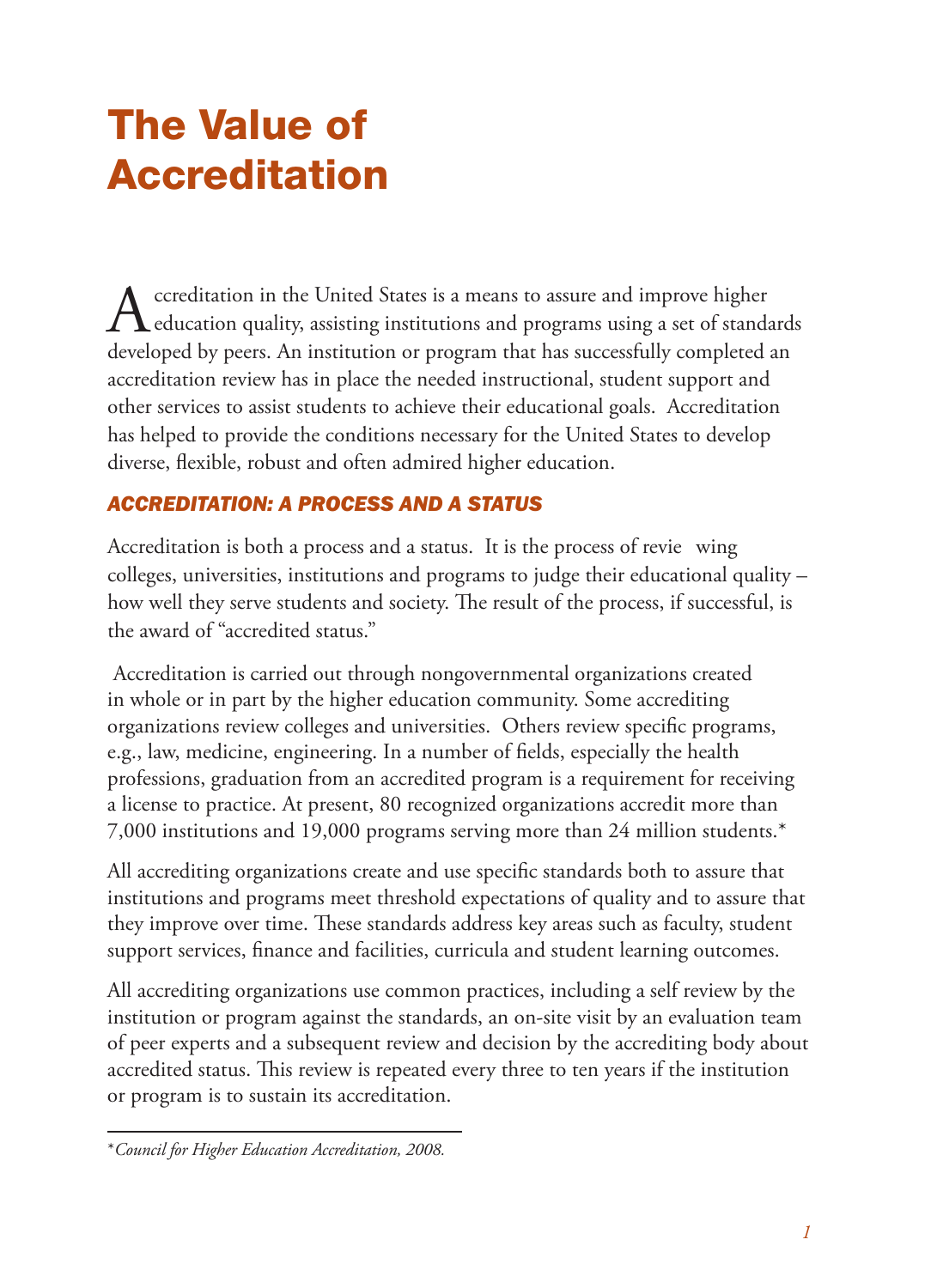Established accrediting organizations themselves are usually subject to external review, a process called "recognition." This involves periodic examination of the organizations based on a set of standards, The external examination is carried out by the U.S. Department of Education or, in the private sector, the Council for Higher Education Accreditation.

## *ACCREDITATION BENEFITS STUDENTS AND THE PUBLIC*

"Accredited status" means that students and the public can expect that a school or program lives up to its promises. It means that a student can have confidence that a degree or credential has value. Accreditation signals that the public can have confidence in the worth of an institution or program.

For students, accreditation provides value related to not only judging quality, but also obtaining employment, receiving student aid and transferring credits. Accreditation:

- Encourages confidence that the educational activities of an accredited institution or program have been found to be satisfactory.
- Assists with student mobility: Accredited status indicates to institutions judging requests for transfer or applications for graduate school that the sending institution or program has met threshold expectations of quality.
- Signals to prospective employers that a student's educational program has met widely accepted standards, with graduation from an accredited program, in some cases, a prerequisite for entering a profession.
- Provides access to federal and sometimes state financial aid, available to qualified students who attend institutions accredited by recognized accrediting organizations.

To the public, the accreditation process provides value not only through judging quality, but also assuring reliable information about institutions and programs, promoting accountability and identifying successful improvement efforts. Accreditation:

- Confirms that the public presentation of an educational program, student services and graduate accomplishments is fair and accurate.
- Promotes accountability through ongoing external evaluation of the institution or program, with a finding that there is compliance with general expectations in higher education or a professional field as reflected in the accreditation standards.
- Identifies institutions and programs that have voluntarily undertaken explicit activities directed at improving the quality of the institution and its professional programs and are carrying them out successfully.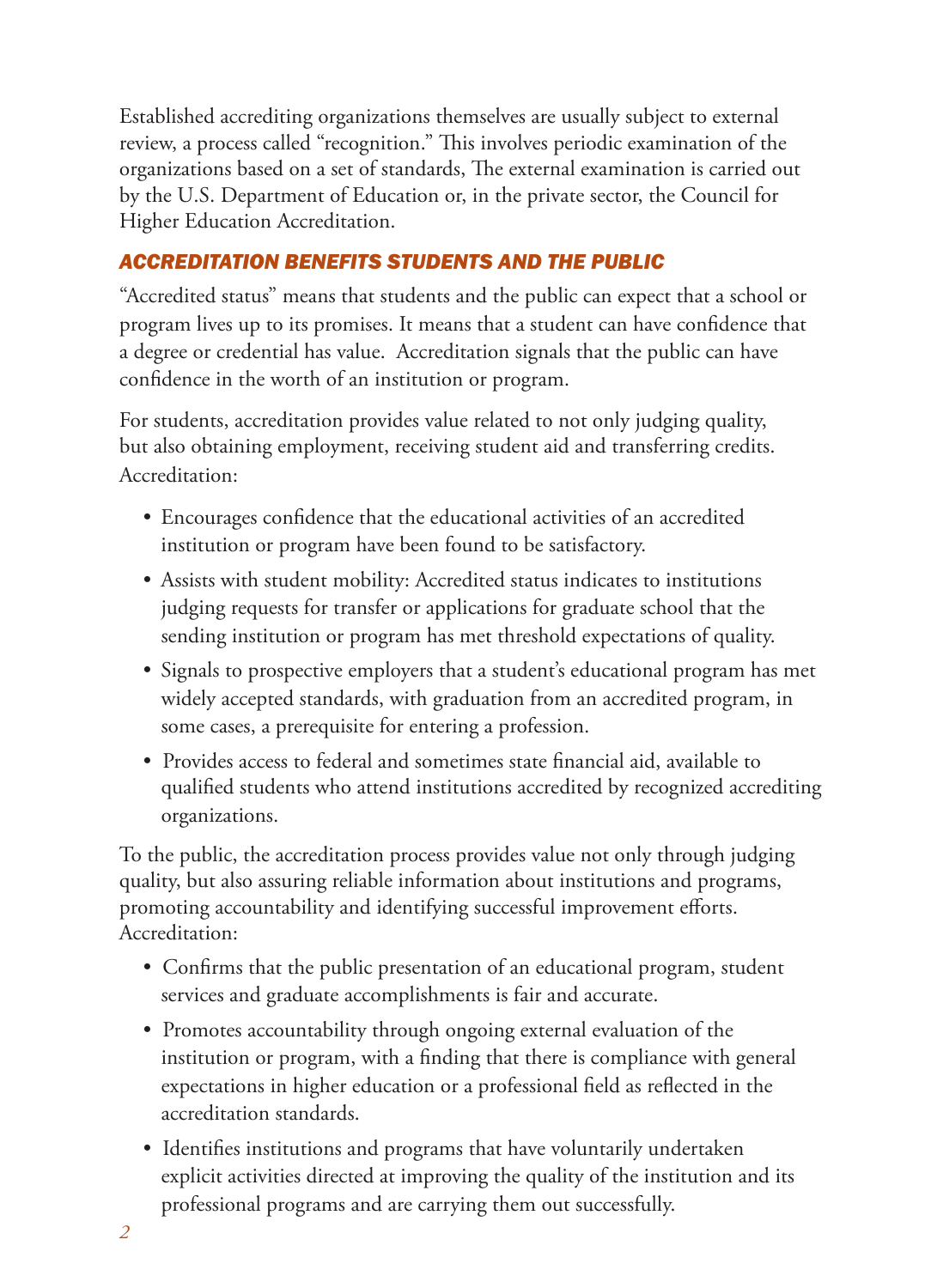## *FREQUENTLY ASKED QUESTIONS*

#### *What is the Value of Accreditation?*

Accreditation:

- Encourages confidence that an institution's or program's presentation of the education it provides is fair and accurate, including the description of services available to students and the accomplishments of its graduates.
- Assures that a neutral, external party (the accrediting organization) has reviewed the quality of education provided and has found it to be satisfactory, based upon appropriate peer expertise.
- Confirms that institutions and programs have processes in place to meet changes in thinking within the academy and in the public's expectations;
- Provides for eligible students to have access to federal financial aid if they attend institutions accredited by accreditors that are "recognized" or scrutinized for quality by the U.S. Department of Education (USDE).
- Assists with transfer of credits among institutions or admission to graduate school, with student mobility more likely to be successful among accredited institutions as compared to unaccredited institutions.
- Aids with entrance to a profession, when a particular field may require graduation from an accredited program or institution.
- Signals prospective employers that an educational program has met widely accepted educational standards.

## *Why is the Accredited Status of an Institution or Program Important to Students?*

Accredited status is a reliable indication of the value and quality of educational institutions and programs to students and the public. Without accredited status, it is hard to be sure about the quality of the education or to be confident that an institution or program can deliver on its promises. Similarly, employers or graduate programs cannot be confident that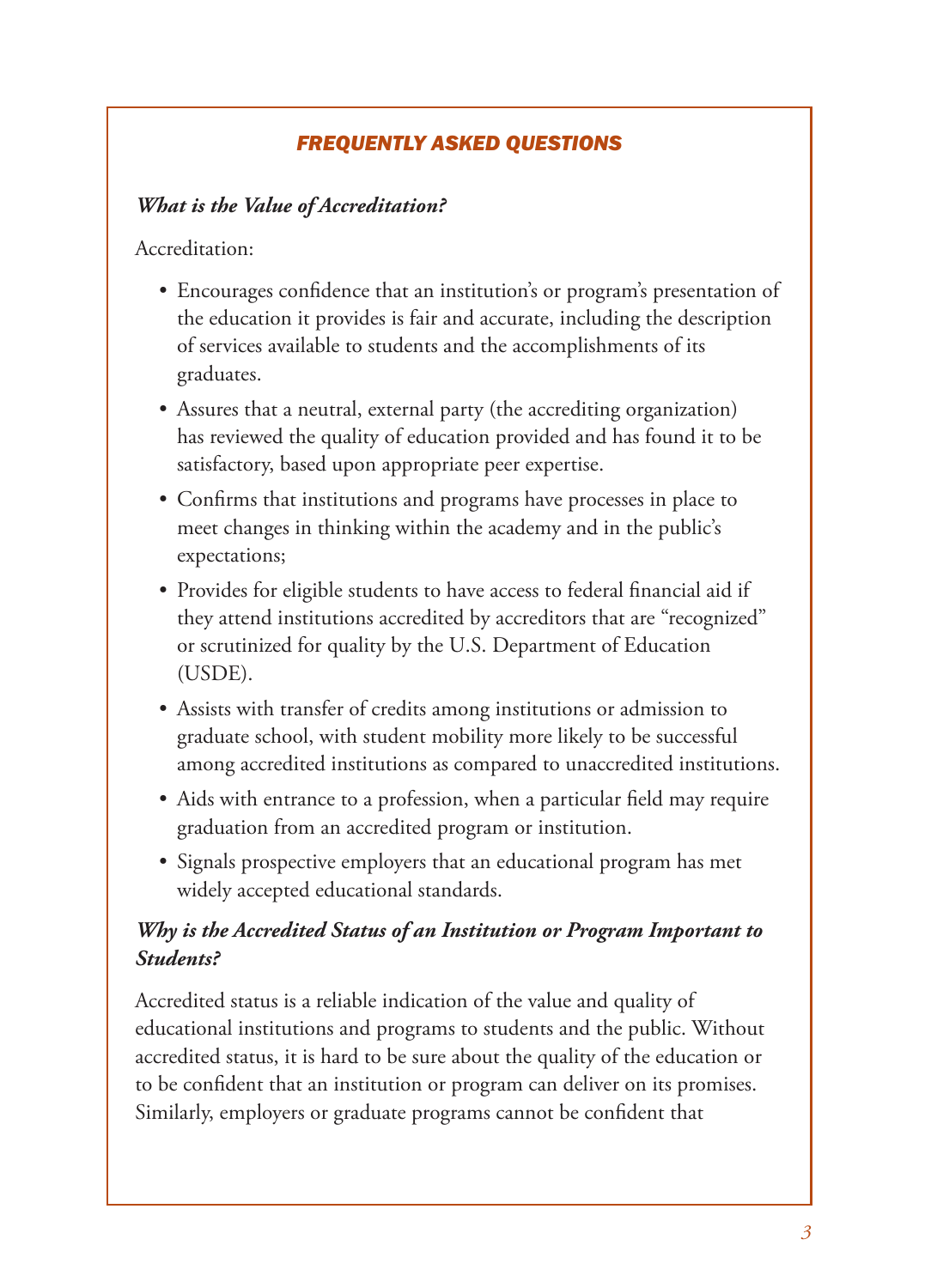graduates of an unaccredited institution or program will be appropriately prepared. Remember that accreditation of an institution may not mean that a specific program is accredited, particularly a professional program leading to licensure.

### *What Does the Fact That the Institution or Program is Accredited Mean to Students?*

It means that students can have confidence in an institution or program because those who went before had access to a quality education. Through accreditation, peer experts have reviewed the quality of the education provided, the processes by which students are educated and the processes that the institution or program uses to maintain an acceptable level of quality over time.

## *How Do Students Know That an Accredited Institution or Program Will Keep Its Word in Providing the Education Described in Its Public Materials?*

As part of the accreditation process, institutions and programs must demonstrate that they meet the accreditation standards requiring that they provide quality education. And, they have to demonstrate truth in advertising – that the information presented about the education they offer is accurate.

## *Can Every Accreditor be Trusted?*

Not all accreditors are the same. Recognition of an accreditor by USDE or the Council for Higher Education Accreditation (CHEA) means that the accreditor has been reviewed by an outside organization to determine that the accreditor is trustworthy. Both of these organizations provide periodic external reviews of accrediting organizations and have high standards, checking, e.g., every five to ten years to see if the accreditors they have recognized continue to meet these standards. Some established accrediting organizations are not eligible to address either USDE or CHEA recognition standards. Others may deserve special scrutiny because they may be rogue providers of accreditation or "accreditation mills."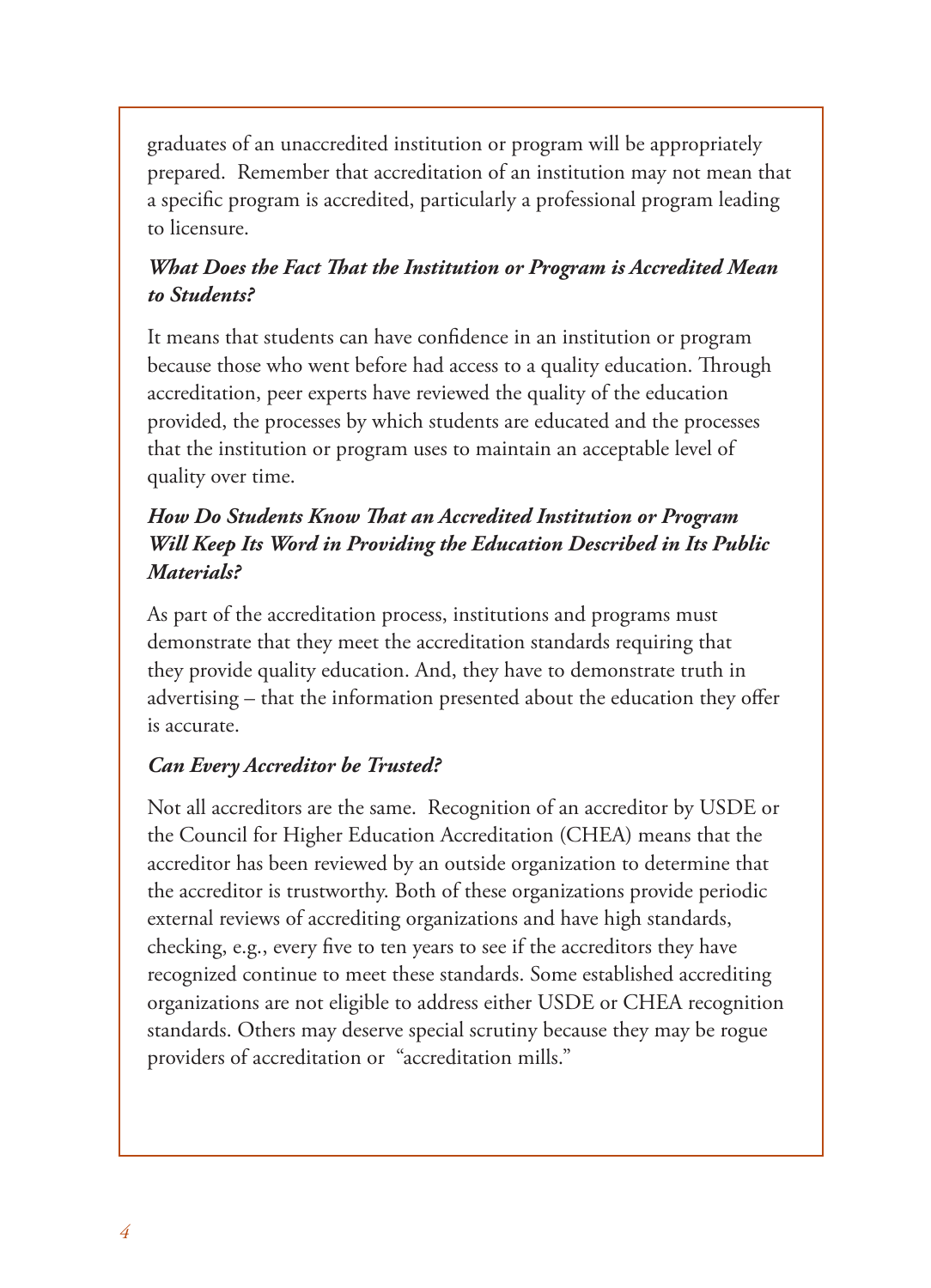## *What is a "Recognized" Accrediting Organization?*

Just as institutions and programs are accredited, accrediting organizations are reviewed to make sure that have processes and outcomes in place to protect students and the public. An accrediting organization that has been reviewed and determined to meet the standards of an external body, such as USDE or CHEA, is "recognized."

## *How Does the Accrediting Organization Review Educational Outcomes?*

Accrediting organizations require institutions and programs to set standards for student learning outcomes and provide evidence that the learning outcomes are achieved. The expected outcomes and the evidence vary, depending on the level of education provided and the different skills or competencies required of graduates in different fields.

#### *What Are Some of the Differences Between Accredited and Unaccredited Institutions and Programs?*

All accredited institutions and programs must provide resources to assist students toward successful completion of their courses of study. Although similar resources may be available in institutions or programs that are not accredited, accreditation provides external assurance that those resources are in place.

## *Where is Information About Accredited Institutions and Programs Available?*

All accrediting organizations provide information to the public about the institutions and programs they accredit, when they are reviewed and the general results of the most recent accreditation review. This is readily available on the accreditor's Website.

For a complete list of accrediting organizations and access to their accredited institutions or programs, go to:

CHEA: http://www.chea.org/pdf/2009\_2010\_Directory\_of\_CHEA [Recognized\\_Organizations.pdf](http://www.chea.org/pdf/2009_2010_Directory_of_CHEA_Recognized_Organizations.pdf)

**USDE:** <http://ope.ed.gov/accreditation/>